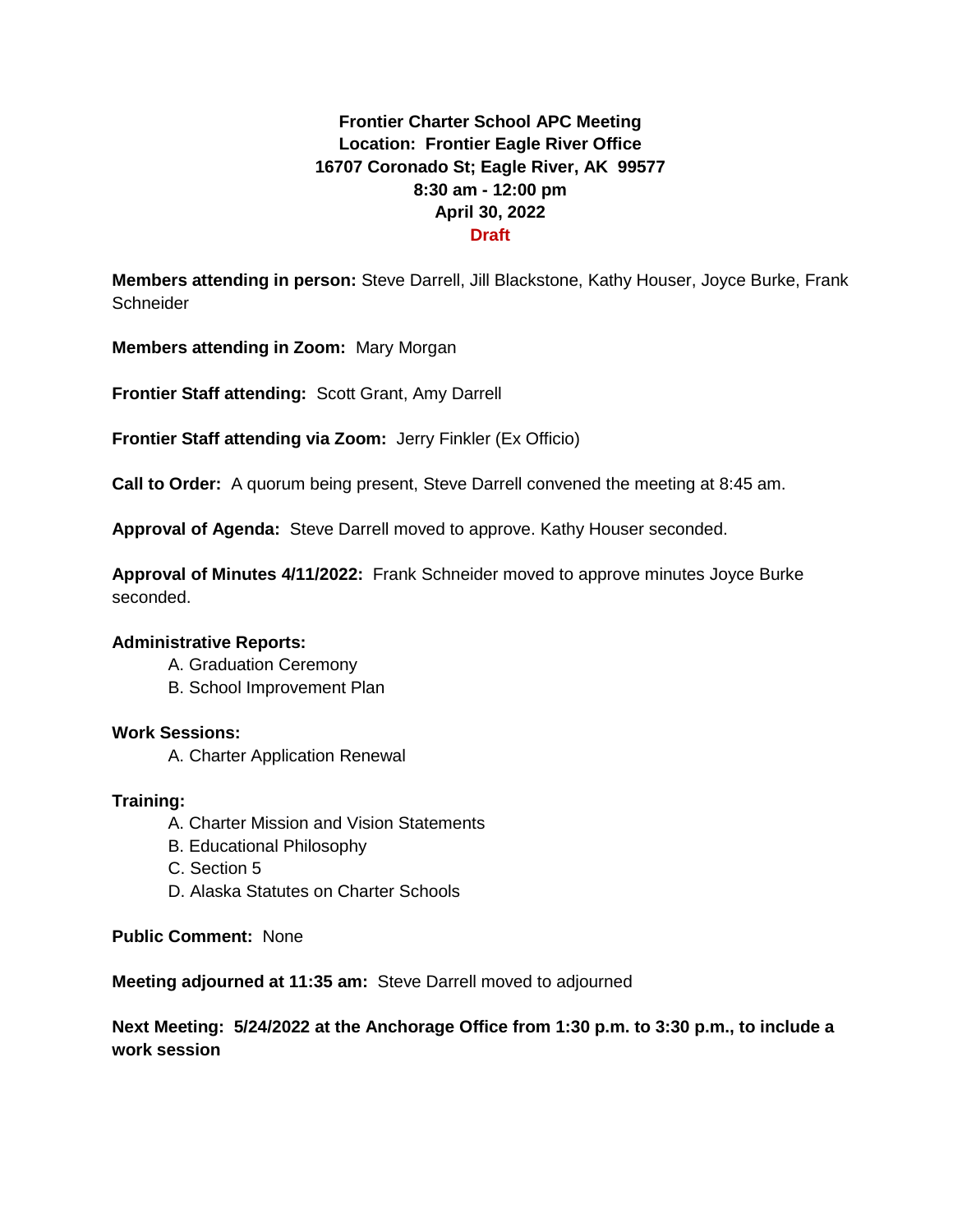**Hand out at the work session:**

### **KEY TO UNDERSTANDING THE COLOR CODING**

**GREEN INK:** APC motioned to approve this in the last couple of years.

**PURPLE INK:** In the current charter. APC had motioned to approve this nine years ago, as a part of the last charter application. **Question is, "Do you want to keep it?"** 

## Vision Statement: All students are prepared to navigate their own Frontier.

- ❖ Frontier Charter students are [College Ready, Career Ready, and Life Ready](https://www.asdk12.org/Page/16479)." -Click here to research their statement.
- ❖ Frontier Charter School is a learning organization for parents that help families teach students to take responsibility for their own learning.
- ❖ Frontier serves full-time homeschooling families in the Anchorage School District who are pursuing academic excellence.

**Mission Statement:** To equip students by creating an ideal educational community linking homes, experts and learners.

**Program Philosophy:** One of the primary reasons parents choose to homeschool their children is their belief that they can help each of their children achieve academic excellence. This belief stems from the fact that they are willing and able to give education top priority and that they can build an individualized education program that meets the needs of each child. Frontier Charter School is designed to facilitate the latter. With the assistance of public funds, Frontier Charter School will provide qualified instructors and community resources including guidance to parents, books and supplies, online courses, small group classes, university level classes, one-on-one tutoring, distance learning courses, classes offered by local vendors, and access to facilities, as necessary.

**Frontier's niche in the home-school community:** We provide families the opportunity to discover their child's unique patterns of learning through the Frontier Learning Profile. The Frontier Learning Profile consists of a series of assessments based on the most up-to-date brain research that helps families understand how their child learns. A learning profile is a map or picture of an individual's unique patterns of noticing and taking in information, processing and organizing it and responding to and interacting with their environment.

**Need For the Charter School:** Each year hundreds of students in Anchorage search out homeschool options. Frontier Charter School provides regular orientations and workshops for the